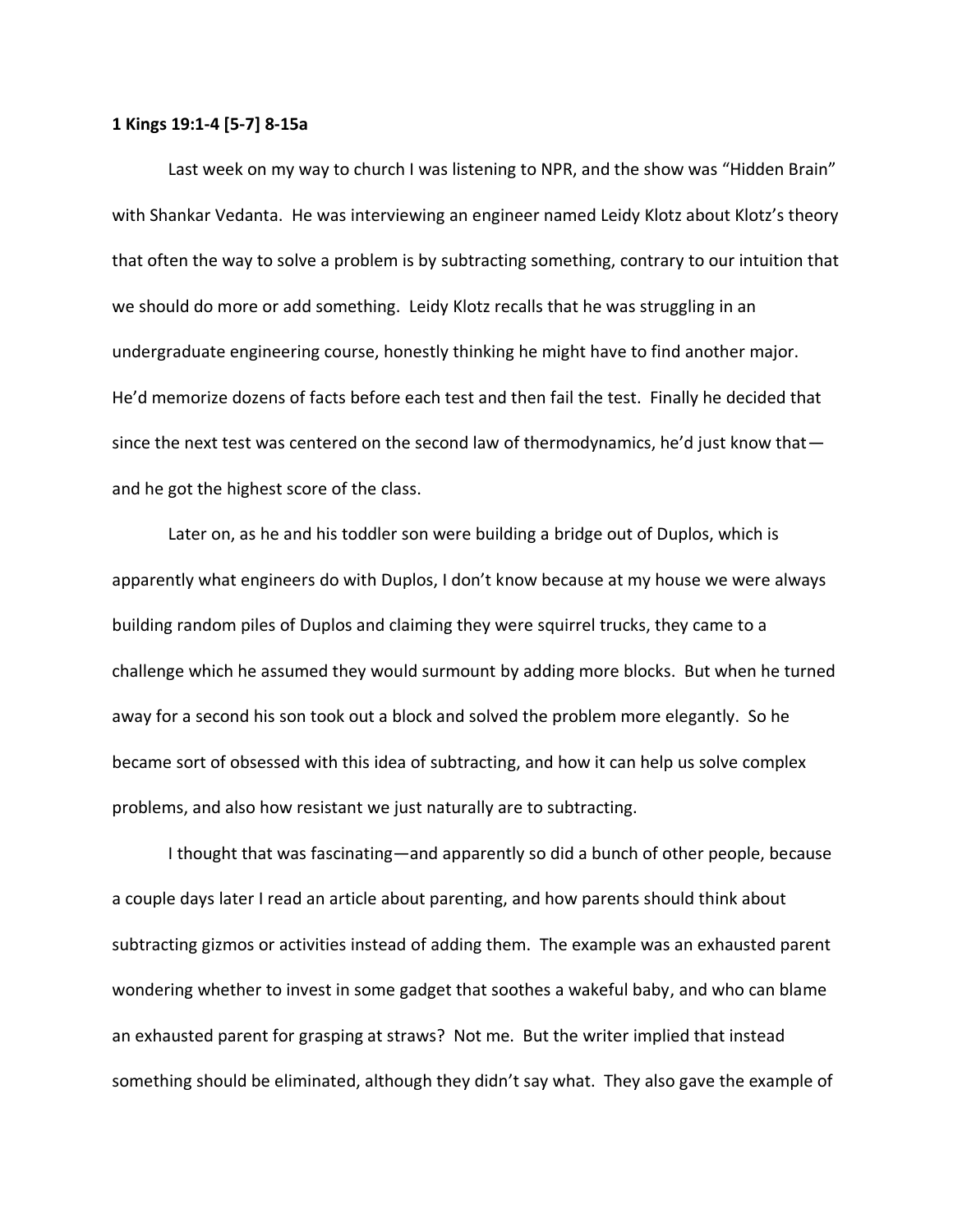parents who let their children get bored and stay bored until they figure out something to do, rather than supplying them with activities or devices. This is very appealing to me. My first serious cookbook was the *More With Less* cookbook, and I definitely have a bias toward minimalism.

But what, I hear you ask, does this have to do with the prophet Elijah? Much in every way. Immediately preceding the story of Elijah's flight from Jezebel into the wilderness, he had engaged in an *elaborate*, even baroque, contest with the prophets of the Baals. This was addition on steroids. In the midst of a severe drought, he had challenged them to call down fire from heaven on their sacrifice to baal. They had dressed up and chanted and cut themselves till the blood flowed and carried on energetically for some hours, to no effect. Then Elijah had put on a big demonstration. He had the firewood on God's altar soaked in water, which had to be hard to watch with water being as scarce as it was, and then he called down fire from heaven and it came. God lit Elijah's fire even on wet wood, and then Elijah slew ALL the prophets of the baals, and God made it rain.

It was a big production, no expense or effort spared, a huge and decisive win for the God of Abraham, Isaac, and Jacob. And immediately afterward Ahab's queen, the one who had brought the baals, sent word to Elijah that she was coming for him. And Elijah subtracted. He subtracted himself right out of there, left his servant behind, and went a day's journey into the wilderness, where he tried to resign from God's employ. "It is enough; now, O Lord, take away my life, for I am no better than my ancestors." God gave him two meals and otherwise left him alone, and Elijah went farther away, to a cave on the mountain of Horeb where Moses had encountered God in blinding splendor.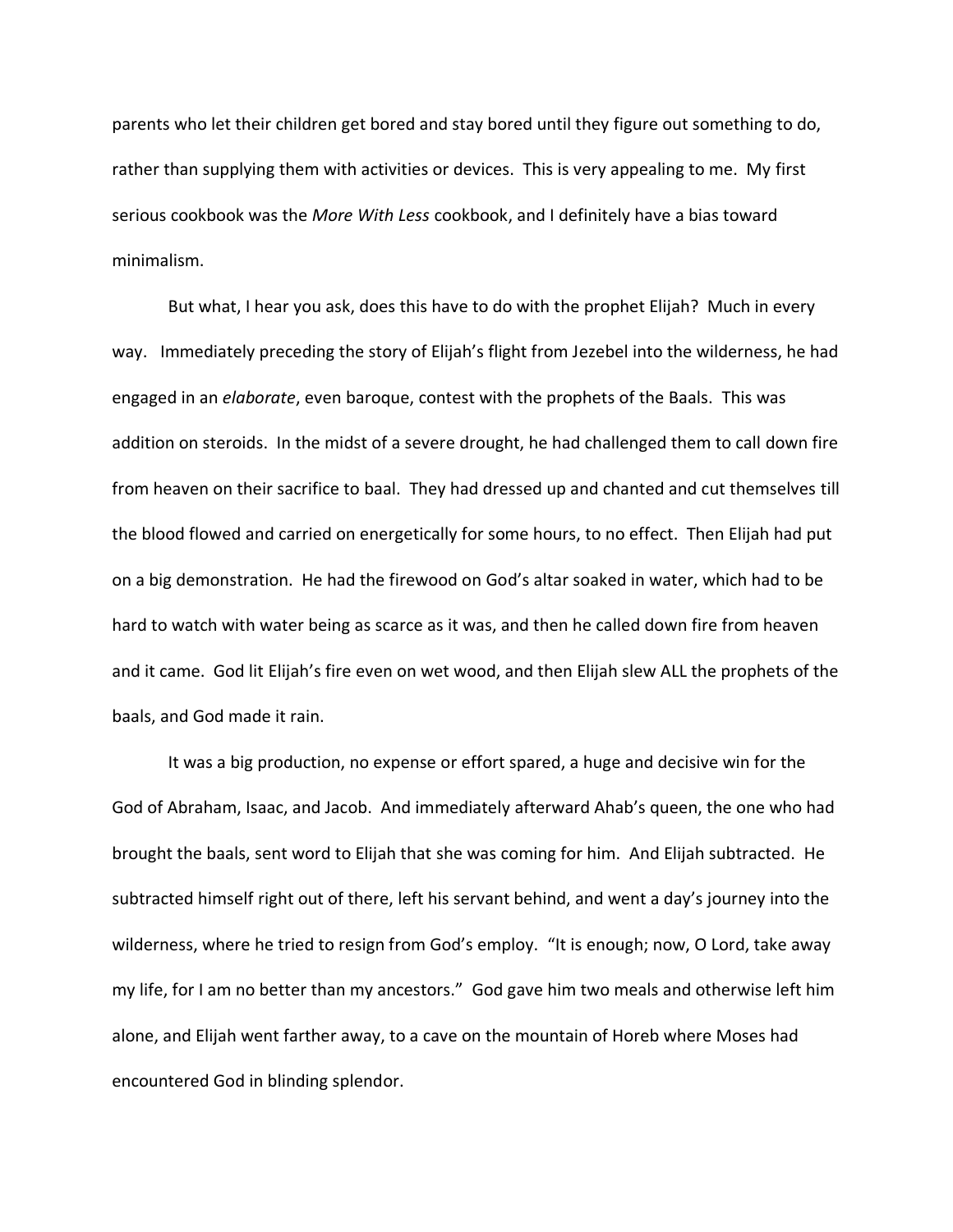Blinding splendor is not how Elijah encountered God. In three dramatic events, a great wind, an earthquake, and a fire, God was not present. It was in the sound of sheer silence that Elijah perceived God and made his complaint. "I have been very zealous for the Lord, the God of hosts; for the Israelites have forsaken your covenant, thrown down your altars, and killed your prophets with the sword. I alone am left, and they are seeking my life, to take it away."

It's fascinating, how we associate divinity with monumentalism and material splendor. The earliest known temple, which is in Turkey, is now just a pile of gigantic stones, but we know that it was a temple because what else could be the motivation for people to cooperate in hewing and moving enormous heavy stones and piling them on top of each other? You don't need that for a market, which is another early reason people might gather in number. You need it to build a temple for a god who deserves awesome splendor.

When European fur traders came to North America, even before there were attempts at appropriating the land, the fur traders impressed the indigenous people by offering in trade some really impressive material artifacts. They had metal pots and metal knives, which lasted longer than the ones you make yourself, and the knives held their edge better. The local people assumed, very naturally, that if the Europeans' material culture was desirable, they must also worship a more powerful and effective god. And so, without any intentional missionizing, cracks appeared in the indigenous spiritualities that would eventually render them almost extinct. Because of the assumption that divinity is associated with impressive physical manifestation.

Elijah had traded on that very association in his face-off with the Baals. But I have to say, when Josh and I read that story, he did not find it particularly impressive or inspiring. It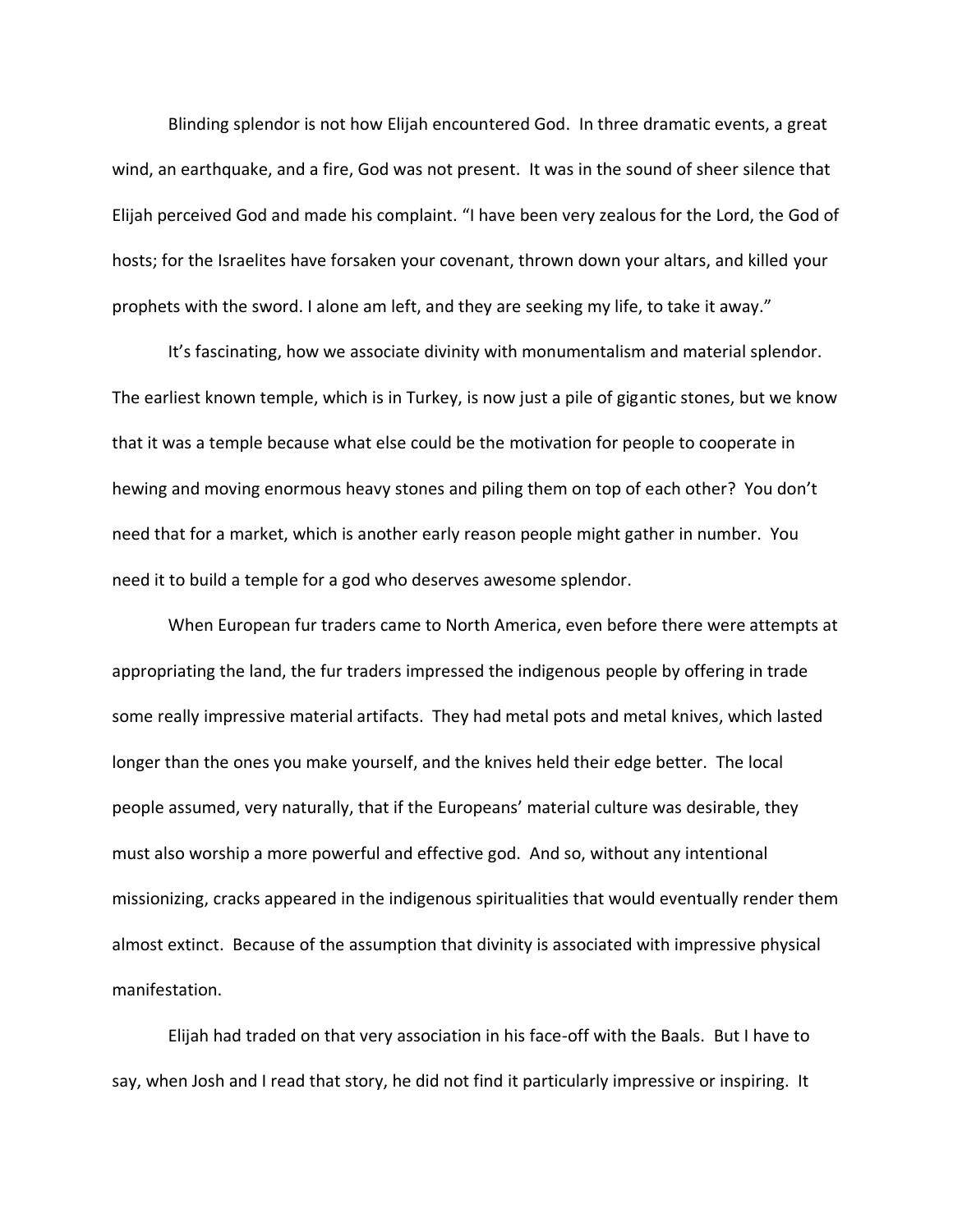didn't surprise him; he was familiar with several stories in which God seems disproportionately harsh or punitive. But as we discussed it, he was skeptical that it was a very accurate or revelatory depiction of God. God just seemed like a bully, and we know God is not a bully. No question Elijah's display was impressive, but it did not speak to us of God.

Shankar Vedanta also has a feature called "Unsung Hero," in which people tell short anecdotes about someone who made a difference to them. In one recent episode, a woman named Betsy Cox tells of being a new mother without much money, living in a cold apartment. On the first really cold day, she strapped her baby into his pack and went to Walmart to buy a space heater. But they were all out. She felt dejected and overwhelmed and just like nothing ever works. As she looked at something else in another aisle, an older man with a southern accent came up to her and said what a beautiful baby she had, and could he see him? Then he called his wife over, and they admired the baby together—'look at those beautiful blue eyes'--, and the man said, "You've been blessed, darlin'." Then they moved on, and after a minute she went to find them, but they had vanished. They had vanished, but Betsy Cox felt blessed.

In the cleaning aisle of Walmart, a stranger's kindness changed her day and, since the incident has stayed with her, her life. In a cave on Mt. Horeb, when all the grand and impressive commotion had died away, Elijah encountered God. God stayed silent and zipped it so Elijah could lament. God did not smite Elijah for complaining, or remind him of that really cool day he'd sent fire from heaven. God just shut up and listened, and then said, Now I have something very different for you to do, and you don't have to do it alone.

The big demonstration of God's power over against that of baal was certainly impressive, even to a fault. But the story is not moving or compelling. It just isn't. The story